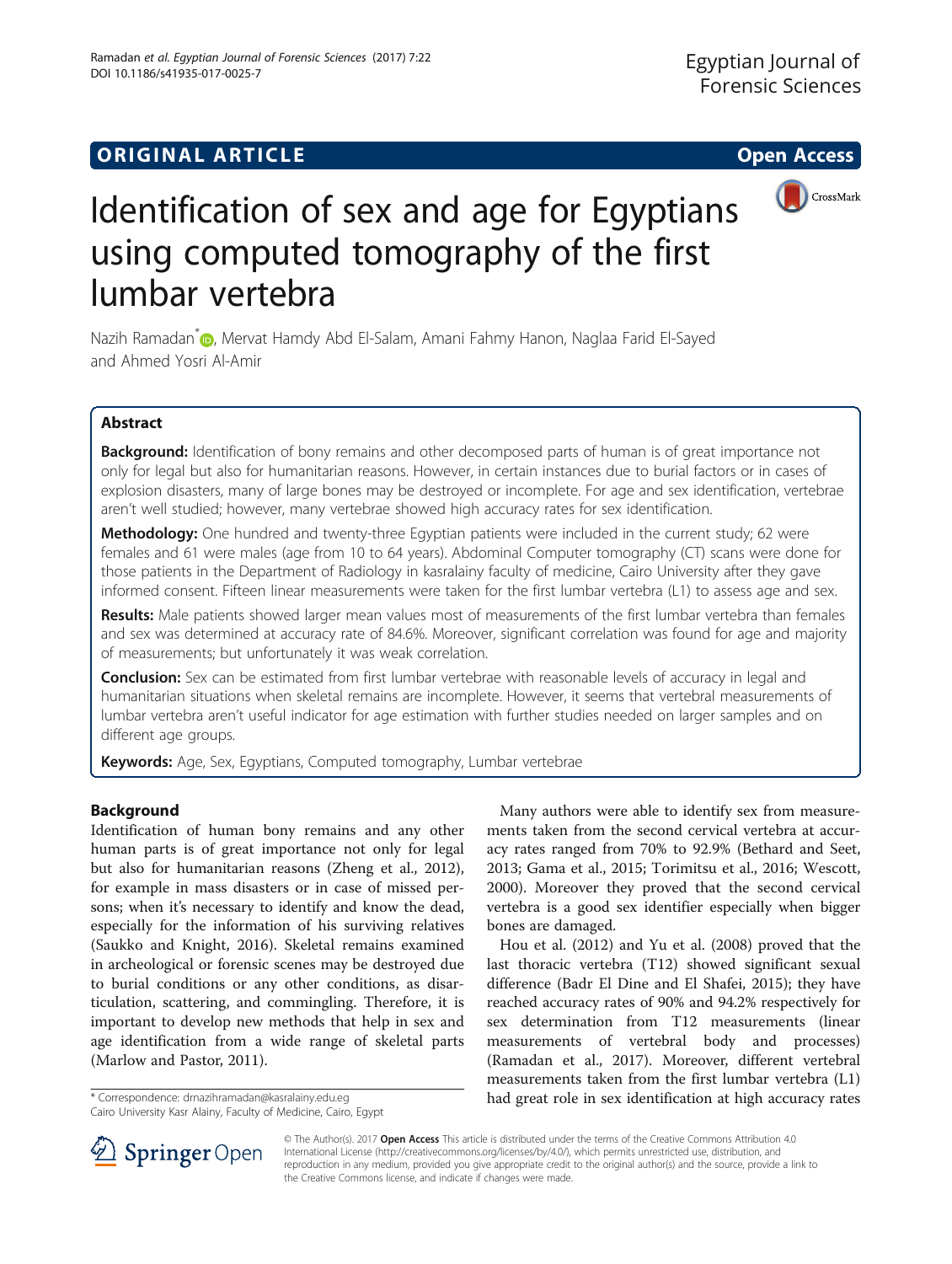according to (Zheng et al., [2012\)](#page-7-0); they proved that accuracy rates of five measurements, related to the vertebral body, were more than 80%.

In addition to sexually dimorphic characteristics, Morphological changes of the vertebrae in the form of marginal bony lipping or osteophytes formation, have great role in understanding ageing patterns (Kacar et al., [2016](#page-6-0); Snodgrass, [2004](#page-7-0)). However, moderate to severe degenerative changes begin around age of 50; as lumbar vertebrae still exhibit striations between ages between 24 and 49 years, and may show only mild lipping or macroporosity, while Vertebrae older than 50 years usually show absence of striations on the vertebral body, moderate to excessive vertebral degeneration, as osteophytes, lipping, and macro-porosity (Smith, [2010](#page-7-0)). So, it may be of interest to assess how non-pathologic aging effects, independent from degenerative alterations, are reflected on the vertebrae (Ruhli et al., [2005](#page-7-0)). Although Ruhli and his colleagues reached that only 20% of all taken vertebral measurements demonstrate significant changes by aging, Mavrych et al. ([2014\)](#page-6-0) show significant correlations between all dimensions of the vertebral body and age after exclusion of osteophytes. So, the current study tried to assess the effects of normal aging on lumber vertebrae, independently from age-related degenerative changes, using MSCT.

Previous studies have been conducted on Egyptian samples to identify sex from different skeletal elements as talus measurements (Abd-elaleem et al., [2012\)](#page-6-0), hand bones (Eshak et al., [2011\)](#page-6-0), maxillary sinus (Amin and Hassan, [2012\)](#page-6-0), foot and patella (Abdel Moneim et al., [2008](#page-6-0)), however, no Egyptian studies had been done on the first lumbar vertebra to determine both age and sex. Single study (Badr El Dine and El Shafei, [2015\)](#page-6-0) was conducted for only sex determination from the first lumbar vertebra (L1) among Egyptians; they tested 24 measurements taken from CT of T12 and L1 to evaluate their role in sex identification. Although the same measurements were taken from both vertebrae with the same method, the results showed great difference. For T12; 14 measurements of 24 were significant and sex was predicted at accuracy rate of 93.1, while for L1; only seven measurements of 24 were significant and sex identification accuracy was very low (68%) (Badr El Dine and El Shafei, [2015](#page-6-0)). For this reason, this study aims to reassess the role of the first lumber (L1) vertebra in sex identification in addition to age estimation which wasn't tested in the previous study.

## Subjects and methods

#### Aim of the current study

We aim to establish parameters for identification of age and sex for Egyptians based on the first lumbar vertebral measurements.

#### Subjects

One hundred and twenty-three Egyptian patients were included in the current study; 61 males (their ages between 10 and 64) and 62 females (age between 10 and 60 years). Abdominal Computer tomography (CT) scans were done for those patients in the Department of Radiology in kasralainy faculty of medicine, Cairo University after they gave informed consent. Patients who seek medical advice or treatment in the Cairo university hospitals are usually from low or moderate socioeconomic classes. The vertebrae used were free from any traumatic and pathological diseases. Also we excluded any vertebrae showing moderate to severe degenerative changes, as severe changes may make border distortion and reading errors. Also we aim to evaluate aging role on vertebral measurements independent of degenerative alterations.

This study was conducted after being approved and ethically accepted by the ethical and the scientific committee of kasralainy medical school in University of Cairo.

## Methods

By the aid of the software (Syngo VB 42) and imaging machine (SOMATOM 78830, Siemens, made in Germany), scan was adjusted in bone window with sharpness B70 and 1.5 mm slices width to acquire optimum visualization. To minimize measurement errors, majority of images were adjusted to be maximum intensity projection (MIP) images. This mentioned protocol was used identically for all subjects to avoid technical errors.

Fifteen linear vertebral measurements were measured and taken from the first lumbar vertebra (Table [1](#page-2-0) and Fig. [1\)](#page-2-0) in the workstation by forensic pathologist after being trained and supervised by senior consultant radiologist. The 15 measurements included; measurements of the body of the vertebrae as (Upper border (end plate) depth (EPDu), Upper border (end plate) width (EPWu), lower border (end plate) depth (EPDl), Height of anterior border of the body of the vertebra (XHA), lower border (end plate) width (EPWl), Height of the posterior border of the body of the vertebra (XHP)); dimensions of vertebral foramen (lenghth (LVF) and width (WVF)); pedicle dimensions (width (PW) and height (PH)); measurements of spinous process (length (SPL) and height (SPH)); transverse process dimensions (diameter (TD) and distance (TDm)) and Vertebral length (VL)). These measurements were adopted from measurements taken by (Zheng et al., [2012](#page-7-0)) and (Badr El Dine and El Shafei, [2015](#page-6-0)); with only one difference as they took their measurements from 3 dimensional (3D) images of CT which wasn't available for us.

# Statistical analysis

Data was collected in excel sheet using Microsoft excel 2010 and the statistical analysis package (SPSS) last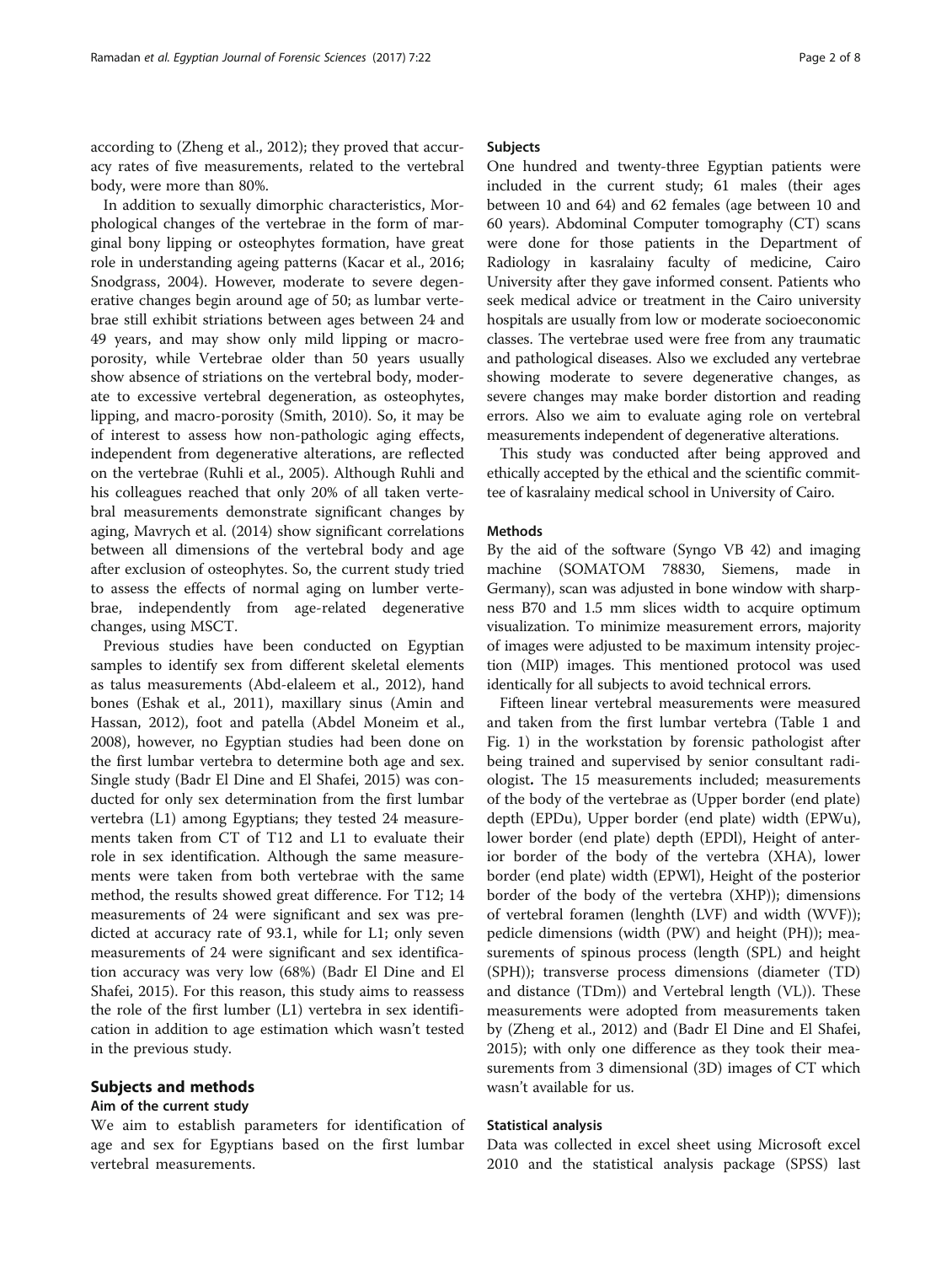| Measu-rement | Description                                                                                                                                                                      | Measure-ment plane <sup>a</sup>                                             | Adjustment Planeb                                                    |  |  |
|--------------|----------------------------------------------------------------------------------------------------------------------------------------------------------------------------------|-----------------------------------------------------------------------------|----------------------------------------------------------------------|--|--|
| EPDu         | Measurement taken in between the most anterior and the most<br>posterior edges of upper border of the body of the vertebra<br>(upper endplate)                                   | MIP Sagittal                                                                | In axial and coronal planes to obtain<br>the best view for L1 center |  |  |
| <b>EPDI</b>  | Measurement taken in between the most anterior and the<br>most posterior edges of lower border of the body of the<br>vertebra (lower endplate)                                   |                                                                             |                                                                      |  |  |
| <b>XHA</b>   | taken between the uppermost and lowermost points for<br>the anterior body border                                                                                                 |                                                                             |                                                                      |  |  |
| XHP          | taken between uppermost and lowermost points for the<br>posterior body border                                                                                                    |                                                                             |                                                                      |  |  |
| LVF          | Internal sagittal length of foramen of the vertebra from inner<br>part of posterior border of the spinous process to inner aspect<br>of posterior border of the body of vertebra |                                                                             |                                                                      |  |  |
| SPL          | From most posterior edge of the spinous process to inner<br>posterior border of vertebral foramen                                                                                |                                                                             |                                                                      |  |  |
| SPH          | Measurement from superior to inferior borders of the vertebral<br>spinous process at junction of posterior and middle one third                                                  |                                                                             |                                                                      |  |  |
| VL           | Measured From the most posterior endpoint of the spinous<br>process to the center of an imaginary line passing with anterior<br>border of the body                               |                                                                             |                                                                      |  |  |
| PH           | Measured from superior to inferior borders of the left pedicle                                                                                                                   | MIP Sagittal                                                                | In axial plane                                                       |  |  |
| EPWI         | Distance taken between the two lateralmost points in the<br>lower border of the body of the vertebra (lower endplate)                                                            | MIP Coronal<br>In axial and sagittal planes for best<br>view of body center |                                                                      |  |  |
| EPWu         | Distance taken between the two lateralmost points in the<br>upper border of the body of the vertebra (upper endplate)                                                            |                                                                             |                                                                      |  |  |
| <b>WFV</b>   | maximum inner width of foramen of the vertebra                                                                                                                                   | Axial                                                                       | In sagittal plane at level passing the<br>pedicle center             |  |  |
| <b>PW</b>    | Distance taken from the most lateral to the most medial<br>edges for left pedicle                                                                                                |                                                                             |                                                                      |  |  |
| <b>TDm</b>   | Measured between lateral edges of both transverse processes                                                                                                                      |                                                                             |                                                                      |  |  |
| TD           | Measured from inner border of the lamina to the right<br>transverse process tip                                                                                                  |                                                                             |                                                                      |  |  |

<span id="page-2-0"></span>Table 1 Description of Measurements taken from first lumbar vertebra (L1)

<sup>a</sup>the primary plane in which the measurement was taken

<sup>b</sup>the plane used to adjust the primary images for best and accurate view of measurement

PW, WVF, TDm and TD weren't taken in MIP because either the measurement is small so may be distorted in MIP images or the measurement borders aren't well identified or not clear in MIP images

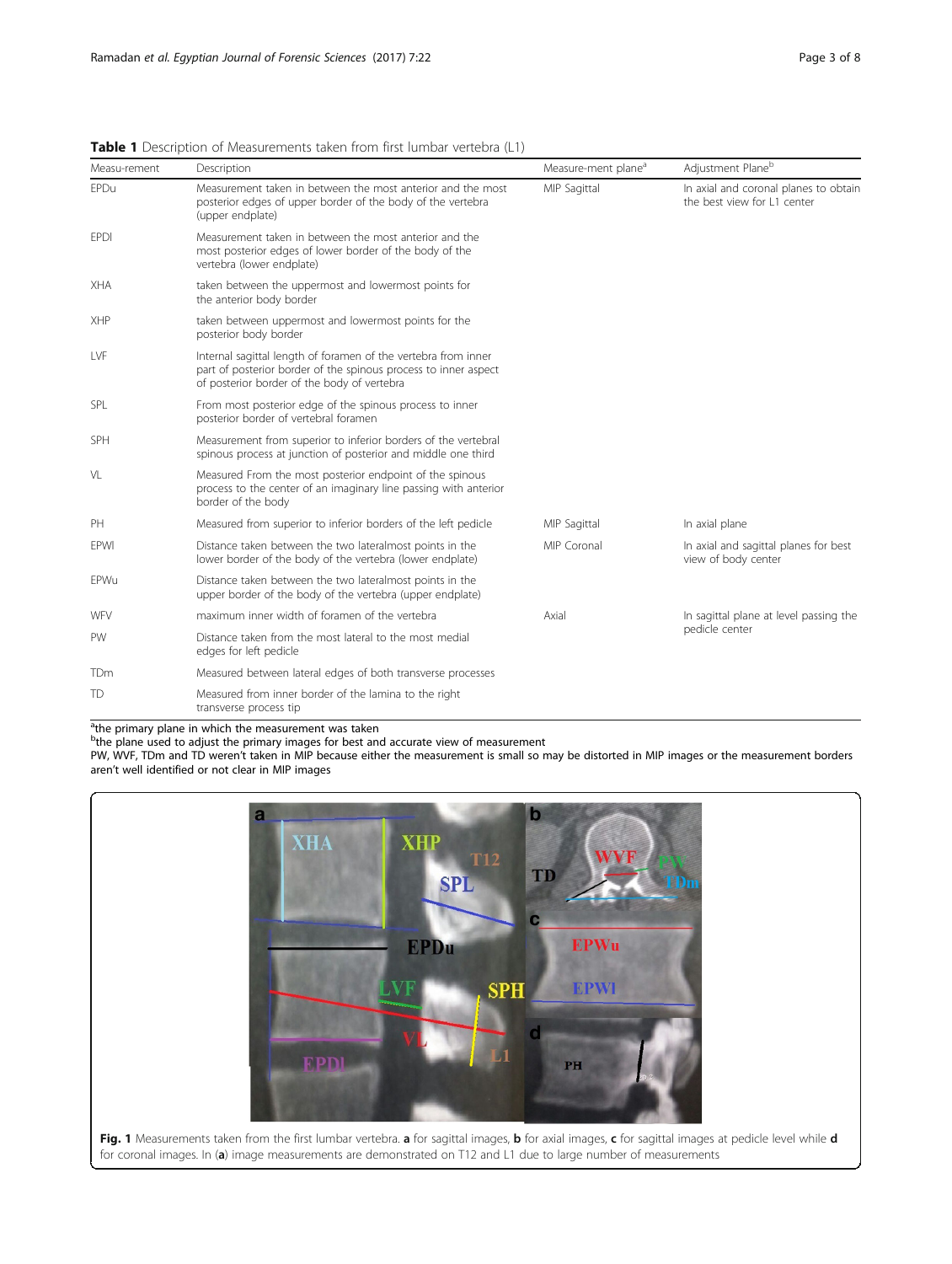version (version 21) was used for the analysis of data. To compare qualitative data, we used Independent T-test, and variables that revealed significant correlation  $(P <$ 0.05) with sex were then included and tested in stepwise discriminant function analysis. While for quantitative data Pearson correlation was used and Pearson coefficient was able to describe both correlation direction (positive or negative) and power (weak correlation if <0.5) (moderate correlation from 0.5 and 0.7) (strong correlation if >0.7). Then, factors showing significant association with age were tested in linear regression models (Dawson and Trapp, [2004](#page-6-0)).

## Results

Descriptive statistics of this study showed statistically significant difference between male and female groups (with males larger than females) for all measurements of the first lumbar vertebra except length of the vertebral foramen (LVF) (Table 2).

In addition sex can be predicted from L1 measurements using the following equation at accuracy of 84.6%:  $S = 0.261 * EPWu - 10.789$ .

If the equation result was more than (zero), the sex is considered male, otherwise sex is female.

Correlation studies proved that significant correlation was found for age and all vertebral dimensions (Table [3](#page-4-0)) except for some measurements (TD, LVF, TDm and PW). However, these correlations weren't strong ( $R <$ 

0.05). Figure [2](#page-4-0) shows correlation between age and SPH which is also weak correlation.

In addition, the results of the linear regression analysis (Table [4\)](#page-5-0), for the proved significant measurements by bivariate analysis, revealed that age could be estimated from L1 using any of the following models:

Age = −10.685 + 2.452\* EPDu.

 $Age = -10.685 + 0.766*$  SPH.

Age =  $-10.685 + 2.155$ \* WVF.

 $Age = -10.685 + 3.569*$  XHP.

For this analysis the  $R^2 = 0.471$  and the adjusted  $R^2$  is 0.348, so again these equations aren't strong enough to estimate age with high accuracy rates.

## **Discussion**

In the current study, males were significantly larger in means of all measurements of L1 than females except for LVF and the most accurate measurement was EPWu with accuracy of 84.6%. These results were nearly the same as those of Zheng et al. [\(2012\)](#page-7-0); they also concluded that nearly all measurements were significant larger in males and the most accurate measurement was EPWu, similar to the current study, with sex correction rate of 88.6%.

In accordance, Ostrofsky and Churchill ([2015](#page-6-0)) concluded that South African males were significantly greater than females in most of L1 measurements. Although they used physical osteological examination (POE) of lumbar vertebrae, they reached that EPWu was the most accurate measurement with accuracy of 87.1%.

Table 2 Male and female difference in measurements of L1

Males **Females Females Females P.** value Minimum Maximum Mean S.D. Minimum Maximum Mean S.D. Age 10 64 36.4 13.8 10 60 37.9 13.2 0.549 EPDu 23.3 41.7 32.8 3.6 23.3 35 28.9 2.3 0.000<sup>b</sup> EPDl 23 49 33.4 3.8 23 36.7 29.5 2.7 0.000<sup>b</sup>  $XHA$  16 35 26.0 3.5 17.9 29 24.7 1.9 0.015<sup>a</sup>  $XHP$  17 33 28.4 3.3 18 29 26.0 1.8 0.000<sup>b</sup> LVF 10 18.7 14.2 1.8 10 17 13.8 1.7 0.174 SPL 17.5 40 32.2 5.2 17.5 35 28.9 3.5 0.000<sup>b</sup>  $SPH$  11 33 21.6 4.9 11.5 25 19.0 2.8 0.000<sup>b</sup> VL 56 89 78.7 7.2 56 76 70.4 4.3  $0.000^{5}$ PH 9 19 15.8 2.3 9.5 18 14.2 1.3 0.000<sup>b</sup> EPWu 31.8 53 44.4 4.6 31.8 44 38.2 2.8  $0.000^{5}$ EPWl 24 55.1 46.8 5.7 33.5 45 40.2 2.7 0.000<sup>b</sup> WF 19 29 24.2 2.2 18.5 26 22.5 1.8  $0.000^{5}$ TD 13 30 18.5 3.3 12.5 25.4 16.4 2.2  $0.000^{5}$ TDM 31 80 47.1 8.4 31 50 41.0 4.4 0.000<sup>b</sup> PW 6 13.1 9.3 1.6 4 11 7.7 1.5 0.000<sup>b</sup>

<sup>a</sup>significant

<sup>b</sup>highly significant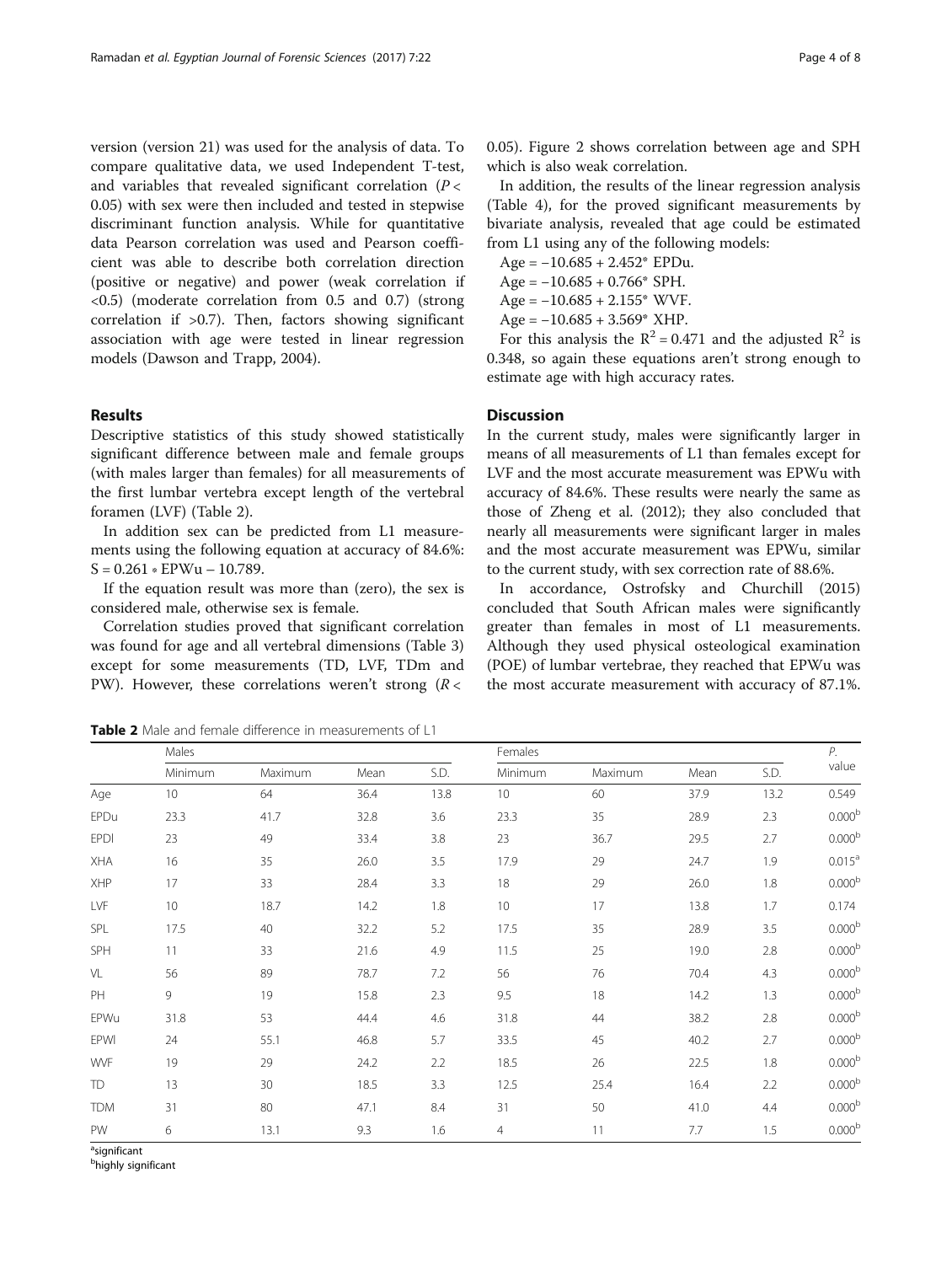<span id="page-4-0"></span>Table 3 The correlation between age and L1 measurements

| Measurements                           | Pearson's<br>Correlation | P. value           |
|----------------------------------------|--------------------------|--------------------|
| Height of anterior of the body         | 0.329                    | $0.000b$           |
| Height of posterior border of body     | 0.263                    | 0.001 <sup>a</sup> |
| Length of the vertebral foramen        | $-0.034$                 | 0.705              |
| Upper end plate depth                  | 0.349                    | 0.000 <sup>b</sup> |
| Lower end plate depth                  | 0.282                    | 0.002 <sup>a</sup> |
| Transverse process distance            | 0.226                    | 0.012 <sup>a</sup> |
| Vertebral length                       | 0.404                    | 0.000 <sup>b</sup> |
| Spinous process height                 | 0.441                    | 0.000 <sup>b</sup> |
| lower end plate width                  | 0.321                    | 0.000 <sup>b</sup> |
| Maximum width of the vertebral foramen | 0.391                    | 0.000 <sup>b</sup> |
| Upper end plate width                  | 0.357                    | 0.000 <sup>b</sup> |
| Transverse process diameter            | 0.121                    | 0.182              |
| Pedicle width                          | 0.069                    | 0.447              |
| Spinous process length                 | 0.412                    | 0.000 <sup>b</sup> |
| Pedicle height                         | 0.218                    | 0.016 <sup>a</sup> |

<sup>&</sup>lt;sup>a</sup>significant

<sup>b</sup>highly significant

In addition, different L1 measurements were approved by many authors (Table [5\)](#page-5-0) to be statistically higher in males than females.

Pastor ([2005](#page-7-0)) showed that TDm was the most discriminative measurement for sex prediction from L1 with accuracy of 100% which was too high mostly because the sample was very old collection of white immigrant population from the 18th/19th century and method was physical osteological examination (POE). Also he used physical osteological examination (POE) of L1 for two modern samples (black and white), and reached accuracy rate of 85.1% for black using EPD & EPW (mid length



not upper or lower border), and 91.8% for white using measurements not included in this study.

Although the study of Badr El Dine & El Shafei ([2015](#page-6-0)) was conducted on Egyptians, they showed that only seven of 24 measurements of L1 were significantly different between males and females with low accuracy rate 68%. They took their measurements from 3D images which was different from this study (2D images were used) but this difference not assumed to make this difference in results as 3D images were used by Zheng et al. ([2012](#page-7-0)) and showed high accuracy, so further studies on larger Egyptian samples are needed and should compare using 2D and 3D images. Moreover, Badr El Dine & El Shafei [\(2015\)](#page-6-0) reached that EPDu is the most accurate measurement which is different from the current study, may be due to larger number of used measurements.

In contrast, Ruhli et al. [\(2006\)](#page-7-0) on historic Swiss sample, found that intervertebral foramen widths of L1 was slight greater in females than in males. These results were explained by methodological differences, possible inter-population variations and because the sample was old historic.

New emerging imaging modalities as magnetic resonance imaging (MRI), angiography and computer tomography (CT) allow visualization of nearly all anatomical and pathological structure with good quality and high resolution (Badr El Dine and El Shafei, [2015\)](#page-6-0). Therefore, CT taken measurements are very accurate as caliper measurements of dry bones (Zech et al., [2012\)](#page-7-0).

Although few studies used computer tomography for measurements taking from L1 for sex identification, no study, up to my knowledge, had tested computed tomography role in both sex and age identification from L1 measurements, or any other vertebrae.

Many of the previous studies (Kacar et al., [2016](#page-6-0); Smith, [2010;](#page-7-0) Snodgrass, [2004\)](#page-7-0) tested the role of osteophyte formation in age estimation, while only few studies (Mavrych et al., [2014;](#page-6-0) Ruhli et al., [2005\)](#page-7-0) that excluded these degenerative changes.

In the current study, after exclusion of sever degenerative changes, significant correlation was found for age and majority of measurements; but unfortunately it was weak correlation, so vertebral measurements of L1 seem not to be useful indicator for age estimation.

In accordance, Ruhli et al. [\(2005\)](#page-7-0) show low specific aging effect on vertebral shape, after degeneratively caused alterations are excluded. They conducted their study on two samples; modern Swiss and historic European samples using physical osteological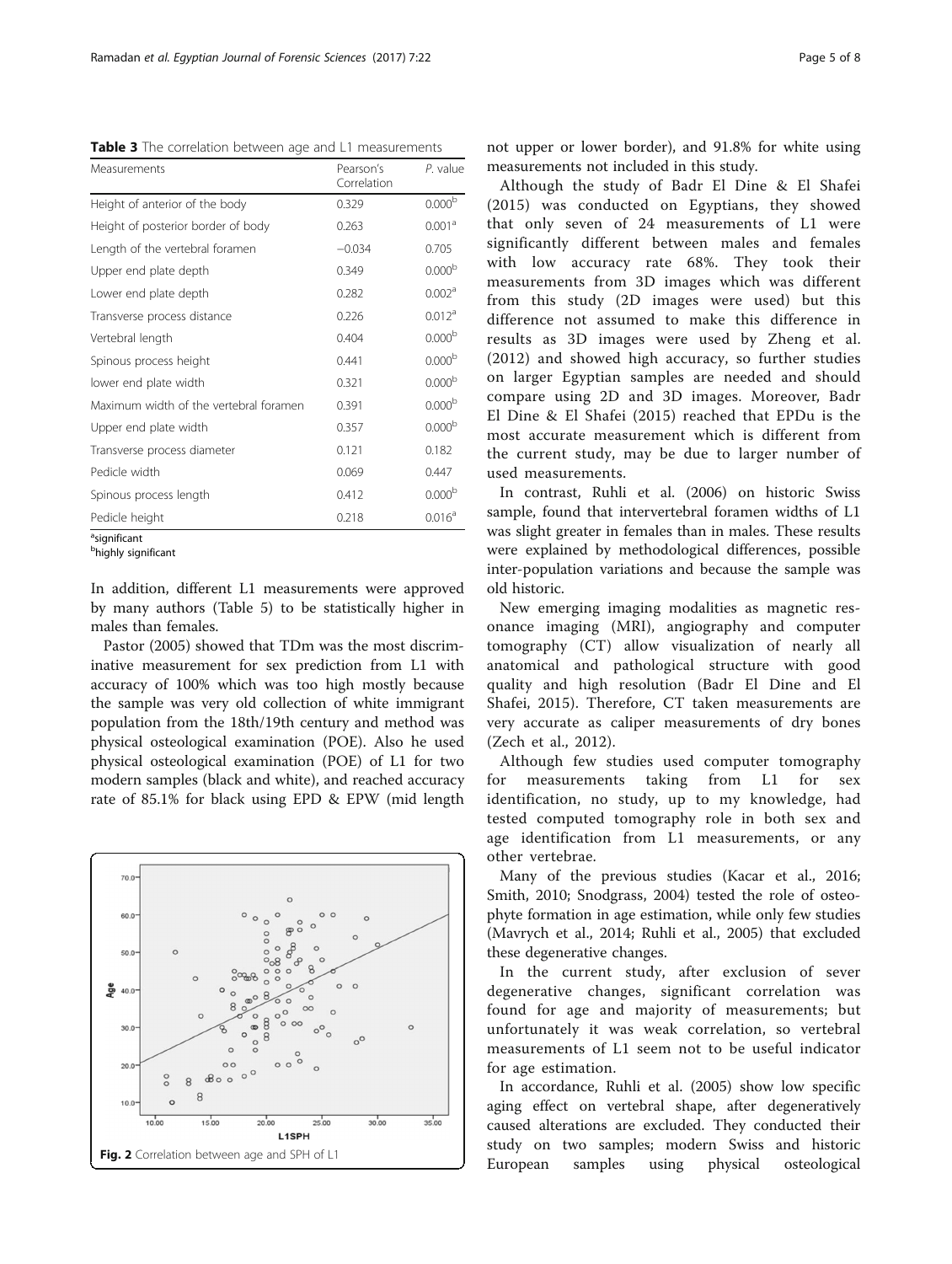| Measurements | Unstandardized Coefficients |            | Standardized Coefficients | T.       | $P$ value | 95% Confidence Interval for B |             |
|--------------|-----------------------------|------------|---------------------------|----------|-----------|-------------------------------|-------------|
|              | B                           | Std. Error | Beta                      |          |           | Lower Bound                   | Upper Bound |
| Constant     | $-10.685$                   | 15.779     |                           | $-.677$  | .500      | $-41.995$                     | 20.625      |
| <b>EPDu</b>  | 2.452                       | 1.174      | .655                      | 2.089    | $.039*$   | .123                          | 4.782       |
| <b>EPDI</b>  | $-1.204$                    | .942       | $-.342$                   | $-1.278$ | .204      | $-3.073$                      | .665        |
| XHA          | .419                        | .913       | .089                      | .459     | .648      | $-1.394$                      | 2.231       |
| <b>XHP</b>   | 3.569                       | 1.042      | .779                      | 3.426    | $.001*$   | 5.637                         | 1.502       |
| SPL          | $-.743$                     | .760       | $-.258$                   | $-.978$  | .331      | $-2.250$                      | .765        |
| SPH          | .766                        | .394       | .237                      | 1.946    | $.045*$   | $-.015$                       | 1.548       |
| VL           | 1.484                       | .811       | .798                      | 1.830    | .070      | $-.125$                       | 3.093       |
| PH           | $-214$                      | .906       | $-.033$                   | $-.236$  | .814      | $-2.011$                      | 1.583       |
| EPWu         | .115                        | .676       | .042                      | .171     | .865      | $-1.226$                      | 1.457       |
| EPWI         | $-.188$                     | .490       | $-.078$                   | $-.383$  | .702      | $-1.160$                      | .785        |
| <b>WVF</b>   | 2.155                       | .842       | .348                      | 2.558    | $.012*$   | .484                          | 3.827       |
| <b>TDM</b>   | .066                        | .181       | .036                      | .362     | .718      | $-.294$                       | .425        |

<span id="page-5-0"></span>Table 4 Linear regression coefficients for age estimation from L1

examination (POE). They revealed also that significant weak to moderate positive correlation was found for age and aproximatly 20% of measurements (mainly body diameters) of the seventh cervical (C7) vertebra, the first thoracic (T1) vertebra and the first lumbar vertebra, in males of modern sample. In historic samples, males showed nearly the same results of modern sample, while in females, some measurements showed correlation to age in contrast to modern sample. In contrast, Mavrych et al. ([2014\)](#page-6-0) proved that, in both males and females, there was significant correlation for all vertebral body measurements and age. This strong correlation can be explained by the bigger sample (1060 vertebrae) and the used age groups (age range 0–90 years divided into 11 age groups).

On the other hand, many researchers (Jankauskas, [1994;](#page-6-0) Kacar et al., [2016](#page-6-0); Siemionow et al., [2011](#page-7-0); Snodgrass, [2004;](#page-7-0) Watanabe and Terazawa, [2006](#page-7-0)) revealed significant statistical correlation for age and

many measurements of different vertebrae. These correlations were due to the effect of vertebral degenerative changes, which is different from this study. Liguoro et al. [\(1994](#page-6-0)) concluded that the best age indicator of all cervical vertebral measurements was sagittal body diameter (SBD).

In addition, many studies (Alhadlaq and Al-Maflehi, [2013;](#page-6-0) Baccetti et al., [2006, 2002;](#page-6-0) Baidas, [2012](#page-6-0); Baptista et al., [2012](#page-6-0); Choi et al., [2016](#page-6-0); Flores-Mir et al., [2006;](#page-6-0) Franchi et al., [2000;](#page-6-0) Mito et al., [2003](#page-6-0), [2002;](#page-6-0) Uysal et al., [2006](#page-7-0)) revealed that the correlation for age and vertebral body height (using cervical vertebrae lateral radiography) or vertebral volume (using CT of cervical vertebrae), was strong and positive. However, these studies used different methodologies and were conducted on younger ages below 18 in order to detect maturation of cervical vertebrae as an age determination method in juveniles, which wasn't similar to the current study.

Table 5 Sex determination studies of first lumbar vertebra

| Study Authors            | Study year | Study population | Taken measurements                       | Most accurate | Used method | Accuracy       |
|--------------------------|------------|------------------|------------------------------------------|---------------|-------------|----------------|
| Present study            | 2017       | Eqyptian         | fifteen measurements                     | EPWu          | а           | 84.6%          |
| Badr El Dine & El Shafei | 2015       | Eqyptian         | 24 (including our measurements) + ratios | <b>EPDu</b>   | C           | 68%            |
| Ostrofsky & Churchill    | 2015       | S.African        | 11 (7 in this study)                     | EPWu          | Dry bone    | 87.1%          |
| Zheng et al.             | 2012       | Chinese          | 29(including ours) + ratios              | EPWu          | C           | 88.6%          |
| Jelaca-Tavakoli & Lewis  | 2010       | Americans        | VL                                       |               | Dry bone    | 80%            |
| Ruhli et al.             | 2006       | <b>Swiss</b>     | LVF                                      |               | Dry bone    |                |
| Pastor                   | 2005       | white immigrant  | 12 (9 in this study)                     | <b>TDm</b>    | Dry bone    | 100%           |
| Pastor                   | 2005       | American         | 14 (only 9 in this study)                | EPD, EPW      | Dry bone    | 85.1%<br>91.8% |
| Jankauskas               | 1994       | Lithuanian       | XHA, XHP, TBD                            |               | Dry bone    |                |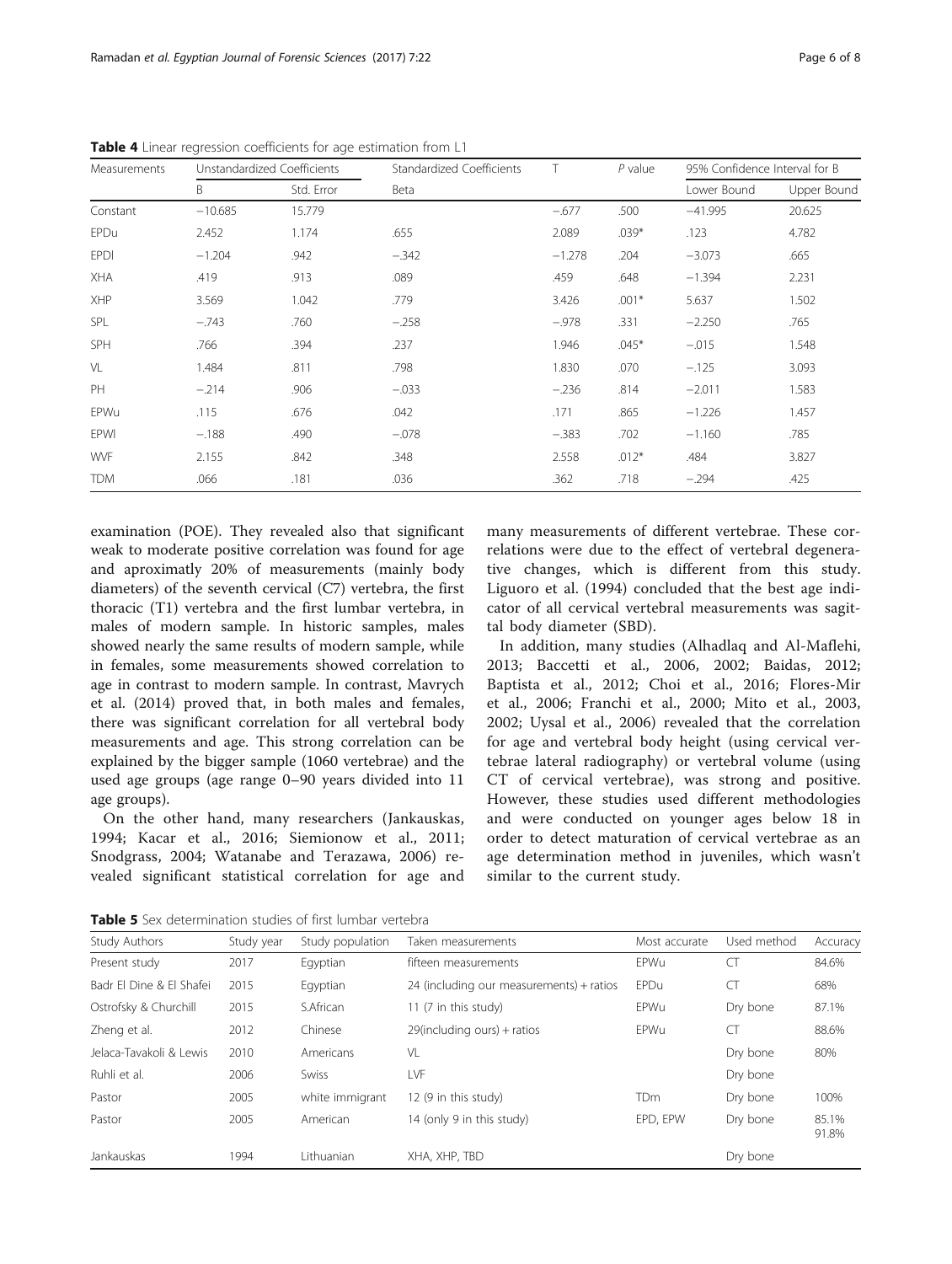## <span id="page-6-0"></span>Conclusion

Sex can be estimated from first lumbar vertebrae with reasonable levels of accuracy in legal and humanitarian situations when skeletal remains are incomplete. However, it seems that vertebral measurements of lumbar vertebrae aren't useful indicator for age estimation with further studies needed on larger samples and on different age groups.

# Additional file

[Additional file 1:](dx.doi.org/10.1186/s41935-017-0025-7) Supplementary data. (DOCX 71 kb)

#### Abbreviations

CT: Computer tomography; EPDl: Lower end plate depth; EPDu: Upper end plate depth; EPWl: Lower end plate width; EPWu: Upper end plate width; L1: First lumbar vertebrae; LVF: Length of the vertebral foramen; MIP: Maximum intensity projection; PH: Pedicle height; POE: Physical osteological examination; PW: Pedicle width; SPH: Spinal process height; SPL: Spinal process length; T12: Last thoracic vertebrae; TD: Transverse process diameter; TDm: Transverse process distance; VL: Vertebral length; WFV: Maximum width of the vertebral foramen; XHA: Maximum height of anterior vertebral body; XHP: Maximum height of posterior vertebral body

#### Acknowledgements

Not applicable

#### Funding

Not applicable

## Availability of data and materials

The dataset(s) supporting the conclusions of this article is (are) included within the article (and its Additional file 1).

#### Authors' contributions

NR: Suggest the idea, took most of measurements, write the manuscript. MHA: Modified the idea, supervision, direction, revision of manuscript. AFH: Supervision, direction, revision of manuscript. NFE: Supervision, direction, revision of manuscript. AYA: Took some measurements, training of first author and supervision of measurements taking, revision of the methodology. All authors read and approved the final manuscript.

#### Ethics approval and consent to participate

This study was approved by the ethical committee of faculty of medicine, Cairo University. Informed consent was taken from patients before doing CT. in addition in case of minors (less than 18 years) informed consent by the parents or legal guardians.

#### Consent for publication

Not applicable

#### Competing interests

The authors declare that they have no competing interests.

### Publisher's Note

Springer Nature remains neutral with regard to jurisdictional claims in published maps and institutional affiliations.

#### Received: 15 August 2017 Accepted: 21 November 2017 Published online: 06 December 2017

#### References

Abdel Moneim WM, Abdel Hady RH, Abdel Maaboud RM, Fathy HM, Hamed AM (2008) Identification of sex depending on radiological examination of foot and patella. Am J Forensic Med Pathol 29:136–140. doi:[10.1097/PAF.](http://dx.doi.org/10.1097/PAF.0b013e318173f048) [0b013e318173f048](http://dx.doi.org/10.1097/PAF.0b013e318173f048)

- Abd-elaleem SA, Abd-elhameed M, Ewis AA (2012) Talus measurements as a diagnostic tool for sexual dimorphism in Egyptian population. J Forensic Legal Med 19:70–76. doi:[10.1016/j.jflm.2011.12.003](http://dx.doi.org/10.1016/j.jflm.2011.12.003)
- Alhadlaq a M, Al-Maflehi NS (2013) New model for cervical vertebral bone age estimation in boys. King Saud Univ J Dent Sci. 4:1–5. doi[:10.1016/j.ksujds.](http://dx.doi.org/10.1016/j.ksujds.2012.11.001) [2012.11.001](http://dx.doi.org/10.1016/j.ksujds.2012.11.001)
- Amin MF, Hassan EI (2012) Sex identification in Egyptian population using multidetector computed tomography of the maxillary sinus. J Forensic Legal Med 19:65–69. doi[:10.1016/j.jflm.2011.10.005](http://dx.doi.org/10.1016/j.jflm.2011.10.005)
- Baccetti T, Franchi L, De Toffol L, Ghiozzi B, Cozza P (2006) The diagnostic performance of chronologic age in the assessment of skeletal maturity. Prog Orthod 7:176–188
- Baccetti T, Franchi L, McNamara JA (2002) An improved version of the cervical vertebral maturation (CVM) method for the assessment of mandibular growth. Angle Orthod. 72:316–323. doi[:10.1043/0003-3219\(2002\)072<0316:](http://dx.doi.org/10.1043/0003-3219(2002)072<0316:AIVOTC>2.0.CO;2) [AIVOTC>2.0.CO;2](http://dx.doi.org/10.1043/0003-3219(2002)072<0316:AIVOTC>2.0.CO;2)
- Badr El Dine FMM, El Shafei MM (2015) Sex determination using anthropometric measurements from multi-slice computed tomography of the 12th thoracic and the first lumbar vertebrae among adult Egyptians. Egypt J Forensic Sci 5: 82–89. doi:[10.1016/j.ejfs.2014.07.005](http://dx.doi.org/10.1016/j.ejfs.2014.07.005)
- Baidas L (2012) Correlation between cervical vertebrae morphology and chronological age in Saudi adolescents. King Saud Univ J Dent Sci 3:21–26. doi[:10.1016/j.ksujds.2011.10.006](http://dx.doi.org/10.1016/j.ksujds.2011.10.006)
- Baptista RS, Quaglio CL, Mourad LMEH, Hummel AD, Caetano CAC, Ortolani CLF, Pisa IT (2012) A semi-automated method for bone age assessment using cervical vertebral maturation. Angle Orthod 82:658–662. doi:[10.2319/070111-425.1](http://dx.doi.org/10.2319/070111-425.1)
- Bethard JD, Seet BL (2013) Sex determination from the second cervical vertebra: a test of Wescott's method on a modern American sample. J Forensic Sci 58: 101–103. doi[:10.1111/j.1556-4029.2012.02183.x](http://dx.doi.org/10.1111/j.1556-4029.2012.02183.x)
- Choi Y-K, Kim J, Yamaguchi T, Maki K, Ko C-C, Kim Y-I (2016) Cervical vertebral Body's volume as a new parameter for predicting the skeletal maturation stages. Biomed Res Int 2016:1–7. doi[:10.1155/2016/8696735](http://dx.doi.org/10.1155/2016/8696735)
- Dawson B, Trapp R (2004) Basic and clinical biostatistics, 4th edn. Mcgraw-Hill Inc. , New York
- Eshak GA, Ahmed HM, Abdel Gawad EAM (2011) Gender determination from hand bones length and volume using multidetector computed tomography: a study in Egyptian people. J Forensic Legal Med 18:246–252. doi[:10.1016/j.](http://dx.doi.org/10.1016/j.jflm.2011.04.005) [jflm.2011.04.005](http://dx.doi.org/10.1016/j.jflm.2011.04.005)
- Flores-Mir C, Burgess CA, Champney M, Jensen RJ, Pitcher MR, Major PW (2006) Correlation of skeletal maturation stages determined by cervical vertebrae and hand-wrist evaluations. Angle Orthod 76:1–5. doi:[10.1043/0003-](http://dx.doi.org/10.1043/0003-3219(2006)076<0001,COSMSD>2.0.CO;2) [3219\(2006\)076\[0001,COSMSD\]2.0.CO;2](http://dx.doi.org/10.1043/0003-3219(2006)076<0001,COSMSD>2.0.CO;2)
- Franchi L, Baccetti T, McNamara JA (2000) Mandibular growth as related to cervical vertebral maturation and body height. Am J Orthod Dentofac Orthop 118:335–340. doi[:10.1067/mod.2000.107009](http://dx.doi.org/10.1067/mod.2000.107009)
- Gama I, Navega D, Cunha E (2015) Sex estimation using the second cervical vertebra: a morphometric analysis in a documented Portuguese skeletal sample. Int J Legal Med 129:365–372. doi:[10.1007/s00414-014-1083-0](http://dx.doi.org/10.1007/s00414-014-1083-0)
- Hou WB, Cheng KL, Tian SY, Lu YQ, Han YY, Lai Y, Li YQ (2012) Metric method for sex determination based on the 12th thoracic vertebra in contemporary north-easterners in China. J Forensic Legal Med 19:137–143. doi[:10.1016/j.](http://dx.doi.org/10.1016/j.jflm.2011.12.012) iflm.2011.12.012
- Jankauskas R (1994) Variability of vertebral column measurements in Lithuanian paleopopulation. Int J Anthr 9:137–151. doi[:10.1007/BF02447602](http://dx.doi.org/10.1007/BF02447602)
- Kacar E, Unlu E, Beker-Acay M, Balcik C, Gultekin MA, Kocak U, Eroglu S, Yucel A (2016) Age estimation by assessing the vertebral osteophytes with the aid of 3D CT imaging. Aust J Forensic Sci:1–10. doi:[10.1080/00450618.2016.1167241](http://dx.doi.org/10.1080/00450618.2016.1167241)
- Liguoro D, Vandermeersch B, Guérin J (1994) Dimensions of cervical vertebral bodies according to age and sex. Surg Radiol Anat 16:149–155
- Marlow EJ, Pastor RF (2011) Sex determination using the second cervical vertebra–a test of the method. J Forensic Sci 56:165–169. doi:[10.1111/j.1556-](http://dx.doi.org/10.1111/j.1556-4029.2010.01543.x) [4029.2010.01543.x](http://dx.doi.org/10.1111/j.1556-4029.2010.01543.x)
- Mavrych V, Bolgova O, Ganguly P, Kashchenko S (2014) Age-related changes of lumbar vertebral body Morphometry. Austin J Anat 1:1014
- Mito T, Sato K, Mitani H (2002) Cervical vertebral bone age in girls. Am J Orthod Dentofac Orthop 122:380–385
- Mito T, Sato K, Mitani H (2003) Predicting mandibular growth potential with cervical vertebral bone age. Am J Orthod Dentofac Orthop 124:173–177. doi: [10.1016/S0889540603004013](http://dx.doi.org/10.1016/S0889540603004013)
- Ostrofsky KR, Churchill SE (2015) Sex determination by discriminant function analysis of lumbar vertebrae. J Forensic Sci 60:21–28. doi:[10.](http://dx.doi.org/10.1111/1556-4029.12543) [1111/1556-4029.12543](http://dx.doi.org/10.1111/1556-4029.12543)